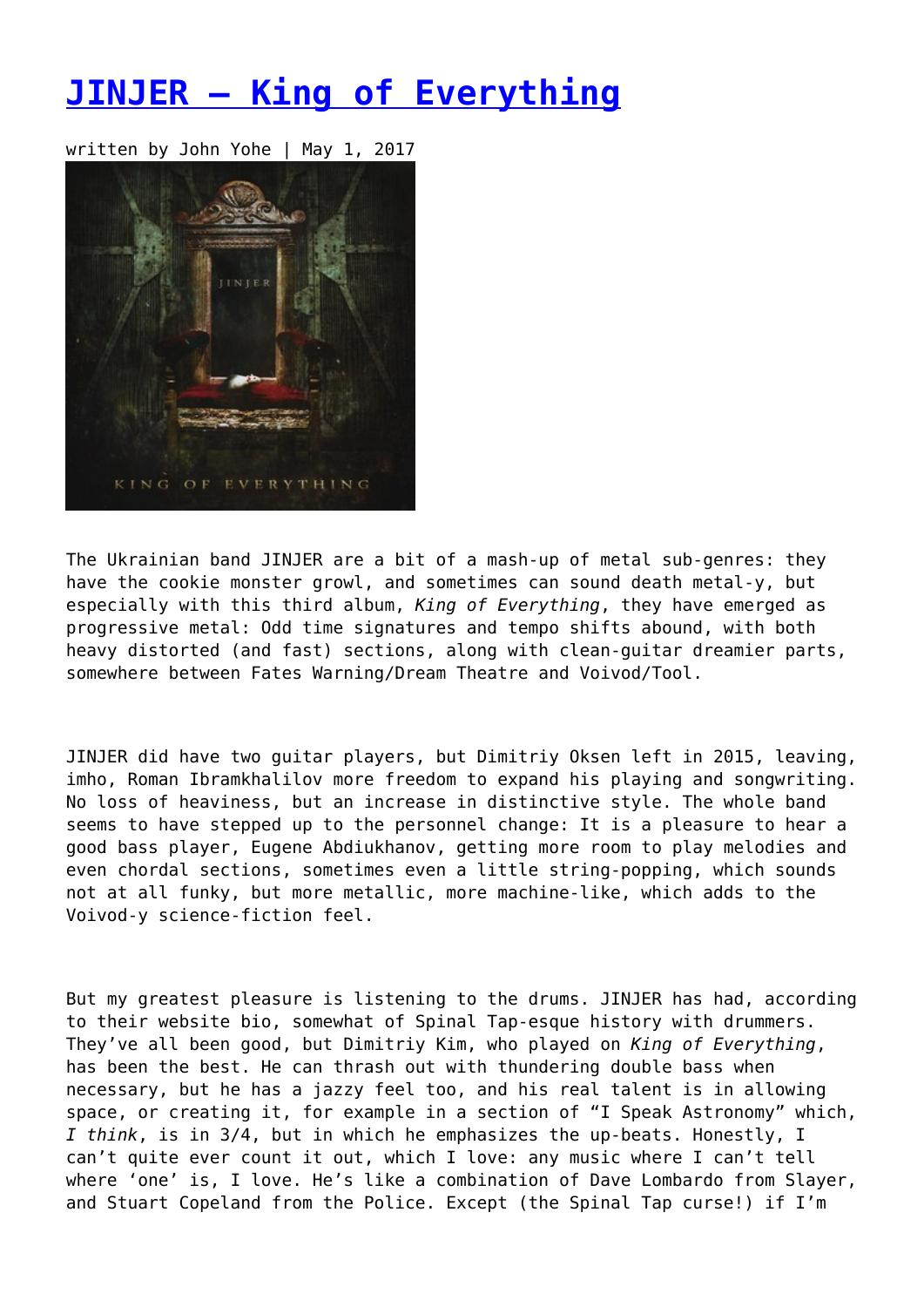reading the band's website bio correctly, he has left, and Vladislav Ulasevish is in. Ulasevish seems to be doing a fine job in some of the new live footage, but alas, Dimitri, we hardly knew you….

But I must say, JINJER is all about their singer, Tatiana Shmailyuk. My intro to her was in their video for "Just Another," (recommended by YouTube, I think because of my interest in Dawn Crosby and Detente/Fear of God) which is just concert footage from some outdoor festival. When Shmailyuk walks out after the music starts, in yoga pants and dreadlocks, she looks like a yoga instructor, and you expect her to say "Namasté." Instead, she opens her mouth with an angry cookie-monster growl which I would've thought belonged to a man if I wasn't seeing her do it…

I have never been a fan of cookie monster singing. I do like power in singers, like Crosby and Tom Arraya from Slayer, but the growl has always seemed a wee bit pretentious, caught up in death metal bands' seeming inability to out-grow their Dungeons & Dragons childhoods. The fact that women do it now too seems only funny, though I like that more women are involved in metal now, period, that it's less of a boy's club, and that there is an outlet for female anger. You know, that some teenager somewhere has other options than Lorde, and that said teenager might even get to mosh and slam dance if she so wanted.

I also suspect that cookie monster isn't even called cookie monster anymore: another sign of its practitioners taking themselves too seriously (that, or I'm just old). But, at the growl, I almost went on to some other video. But then the footage captures a close of Shmailyuk standing in front of the drums, looking out at the crowd, smiling and doing this un-metal-esque dancebob. It's only two seconds, but in that body language I saw Shmailyuk not taking herself, or the growling, too seriously. And right after that, the song enters the chorus, in which she sings, with a great strong voice.

And yeah, she's hot. But more importantly, she has charisma, amazing camera presence. I went on to what turned out to be at least half a dozen videos, and in each she electrifies the screen, from the lower budget ones like "Sit, Stay, Roll Over" in which she whips her dreads around like a weapon, crouching over the moving camera like a gargoyle, to the high budget sci-fi "I Speak Astronomy" (their best song) in which she stands still, moving her hands in a kind of hypnotizing Walk-Like-An-Egyptian manner. If I were a movie producer or director, I would sign her up to be a femme fatale or loveinterest/side-kick in the next big international thriller starring Matt Damon. Plus, she speaks Russian! Bonus!